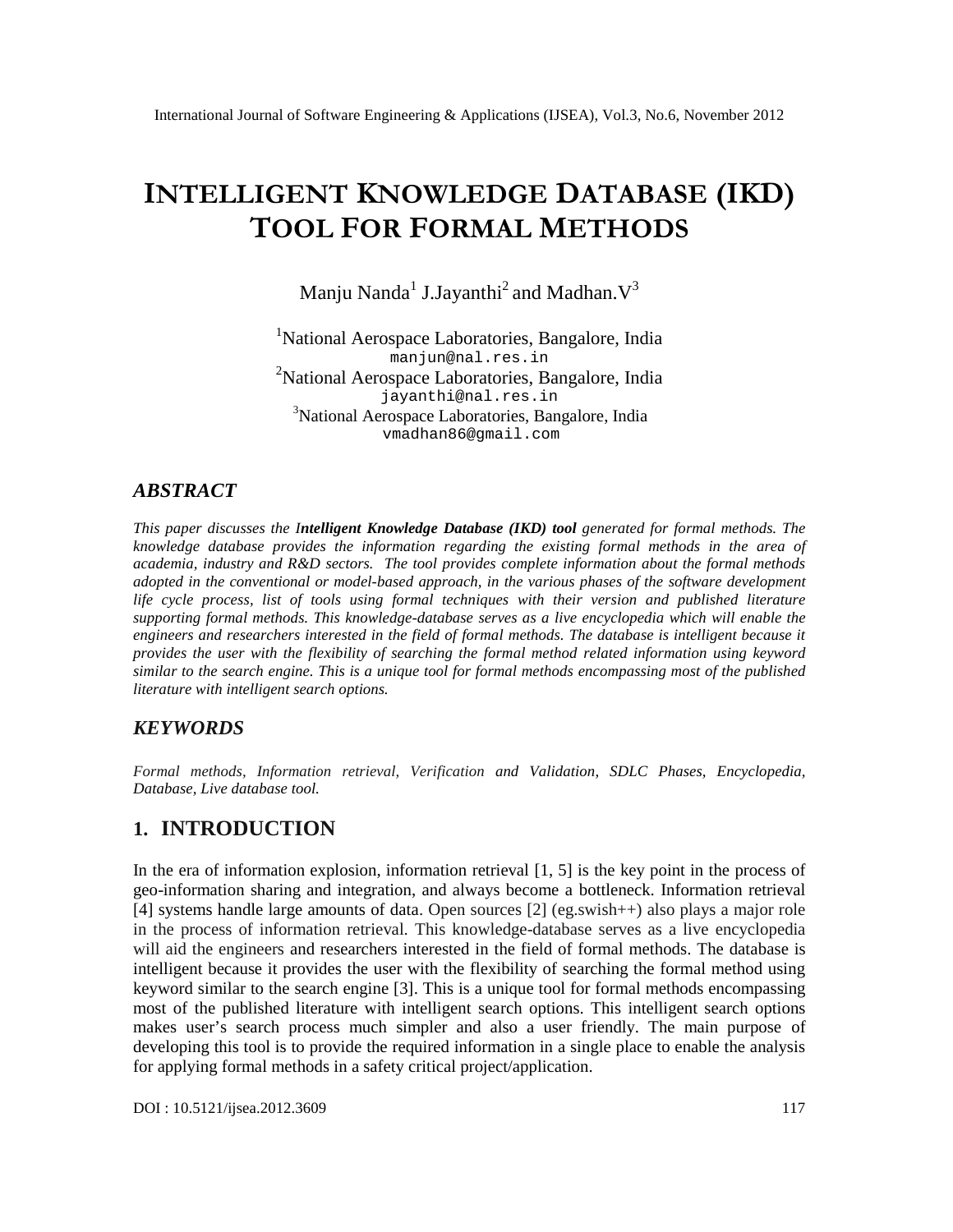"**Intelligent knowledge Database (IKD)"** is a knowledge based tool which will be helpful to the researchers and engineers who are all currently working or interested to work in the field of formal methods. This tool will act as a unique knowledge based reference tool for all researchers in the future. This tool contains a huge collection of previous references in the form of journal paper, seminar paper, books, and power point presentations images etc.

There are many tools that support formal methods has been information on the best-known and widely used formal tools, with emphasis on tools aimed at industrial practitioners without extensive formal methods expertise. The lack of availability of proper knowledge base on existing formal methods and their application has served as a motivation for generating this database. This database gives an opportunity to all to know and understand the available formal methodologies and their applications along with respective tool support. The database provides comprehensive information on formal methods, tools and their applicability.

The literature survey has led to analysis of various published documents that describe about the applicability (safety critical, commercial and academia) of formal methods. The survey of formal methodologies and their applicability at different phases of design life cycle has been developed into a database. In the existing scenario, this is first software of its kind as there exist no package which provides the encyclopedia of the formal methods being researched, used and implemented across the world.

In this paper, Section 1 gives an introduction about the tool, Section 2 deals with the overview of the IKD, and Section 3 gives the implementation part and section 4 describes the validation of the tool land section 5 deals with the conclusion and future work.

# **2. OVERVIEW OF THE IKD**

The IKD tool consists of two components: Database Architecture which act as a background and the GUI Architecture which act as a front end.

#### **2.1 Database Architecture**

The database is developed using the MS-Access 2007. The analysis of the published literatures in the form of journal paper, seminar paper, books, and power point presentations led to an intelligent database tool that serves as a search engine [3]. The database architecture is designed such that the search operation and information retrieval is commercial and fast. This contains large amount of records. Record contains large number of rows and columns. Each record contains various fields and its own subfields. Figure.1 shows the snapshot of the architectural view of the Intelligent Knowledge Database.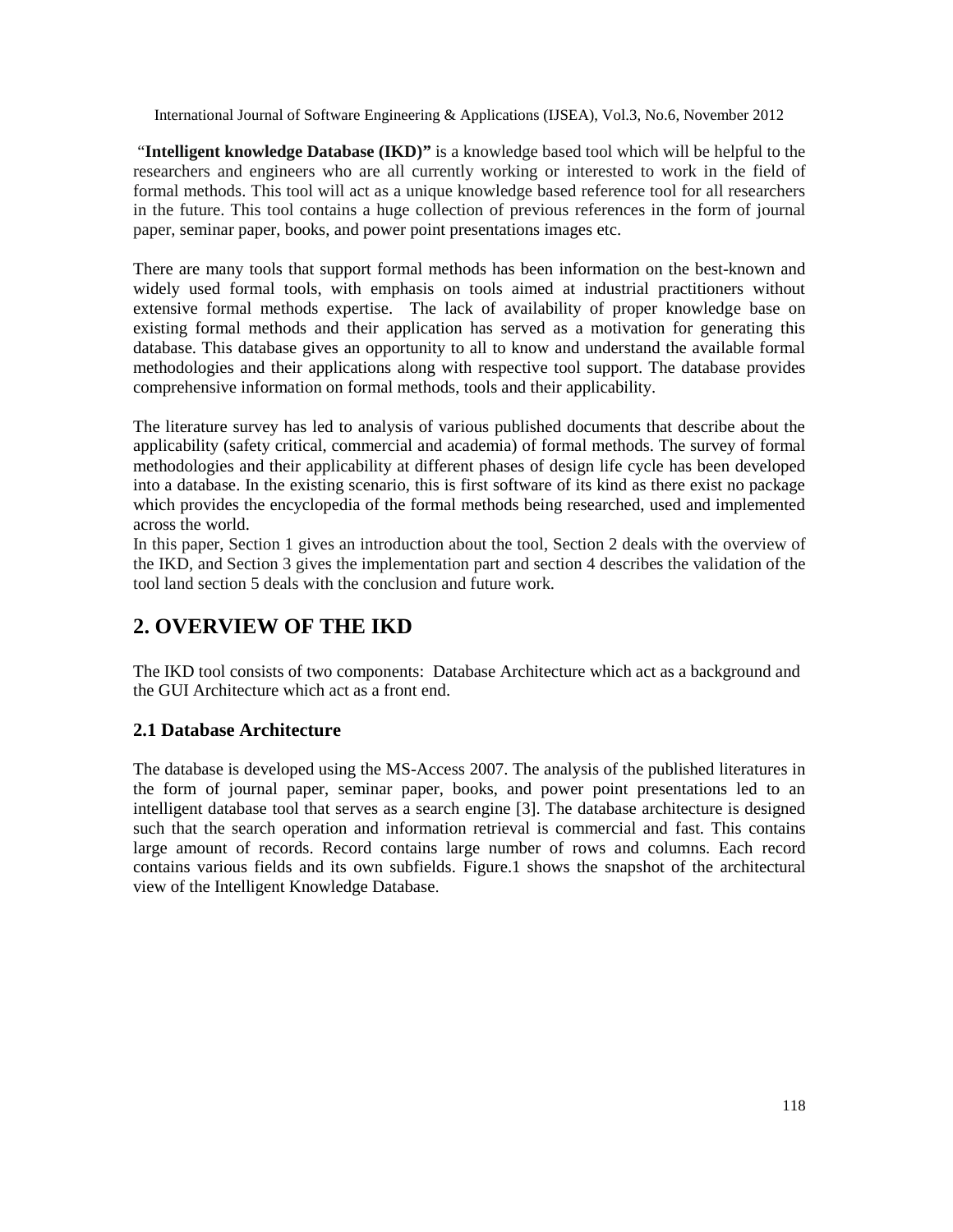| <b>E</b> Configure Search<br><b>Requirements</b><br>Formal<br>lernd<br>Recurements | programphase   Approach   Methodology<br>B | Algorithm<br>No.       | Formal<br><b>Commercial</b><br>Yes:telecom |     | Ÿ<br>Academia   Applicationdomain   Typeofsystem   Casestudy |                                               | approach   Methodology   Algorithm   Commercial   Academia   Application domain   Type of system   case studies   History and version tools   Issues Identified   Embedded system   Link to p | Historyandversionoftools   Iss            |              |  |  |
|------------------------------------------------------------------------------------|--------------------------------------------|------------------------|--------------------------------------------|-----|--------------------------------------------------------------|-----------------------------------------------|-----------------------------------------------------------------------------------------------------------------------------------------------------------------------------------------------|-------------------------------------------|--------------|--|--|
|                                                                                    |                                            |                        |                                            |     |                                                              |                                               |                                                                                                                                                                                               |                                           |              |  |  |
|                                                                                    |                                            |                        |                                            |     |                                                              |                                               |                                                                                                                                                                                               |                                           |              |  |  |
|                                                                                    |                                            |                        |                                            |     |                                                              |                                               |                                                                                                                                                                                               |                                           |              |  |  |
|                                                                                    |                                            |                        |                                            |     |                                                              |                                               |                                                                                                                                                                                               |                                           |              |  |  |
|                                                                                    |                                            |                        |                                            | No. | Commercial                                                   | <b>Discrete</b>                               | CICS: customer information<br>control system(part of online<br>transaction processing system)                                                                                                 | RAISE ,LOTOS,B                            | ,9%          |  |  |
|                                                                                    | No.                                        | No.                    | ٧o                                         | kα  | \$C                                                          | Discrete                                      | Mechanical press                                                                                                                                                                              | Simulink , SCADE, Control<br><b>Bliuč</b> | æ<br>EBS)    |  |  |
| Requirement<br>Formal                                                              | Model based                                | No.                    | No                                         | No  | SC: avionics                                                 | Model based                                   | ADGS 2100                                                                                                                                                                                     | <b>SCADE</b>                              | .tes         |  |  |
| Recurements<br>Formal                                                              | No.                                        | No.                    | ٧o                                         | kα  | SC:aerospace                                                 | Model based                                   | EVA system.                                                                                                                                                                                   | SPIN SMV                                  | txe,<br>۸£   |  |  |
| Formal<br><b>Requirements</b>                                                      | No                                         | <b>Tes</b>             | No                                         | No  | SC: avionics                                                 | Discrete                                      | HFDCS: helicopter fuel<br>distributed control system                                                                                                                                          | AADL; OSATE                               | .mu          |  |  |
| Formal<br>Recurements                                                              | VVDR approach.                             | Yo                     | ٧o                                         | 'es | SC: railways                                                 | Combination of<br>continuous and<br>discrete. | ATF Automated Train Protection<br>System.                                                                                                                                                     | NathModelloa                              | , no<br>Mod  |  |  |
| Requirements<br>Formal                                                             | Model based                                | No.                    | No                                         | No  | SD: railways                                                 | Modular                                       | Metro Door Management                                                                                                                                                                         | VDM – SL                                  | .VDI<br>less |  |  |
| Formal<br>Recurements                                                              | N)                                         | ٧o                     | ٧o                                         | Kα  | SC: avichies                                                 | Discrete                                      | TCAS E : pc ision evoidance<br>system.                                                                                                                                                        | 404                                       | Jue.<br>þπ   |  |  |
| Formal<br>Requirements                                                             |                                            |                        |                                            |     | SC: Avionics                                                 | Modular                                       | IMA system: Integrated<br>Modular Avionics                                                                                                                                                    | Furness                                   | .ex<br>ana   |  |  |
| Recurements<br>Formal                                                              | Model cased                                | Controlle gorithm   No |                                            | Kα  | SC: avichies                                                 | Discrete                                      | RADEC                                                                                                                                                                                         | MATRIXx system build.                     | , all<br>νã  |  |  |
| specification<br>Formal                                                            | No                                         | N٥                     | No                                         | No  | Safety critical                                              | Software                                      | Safety critical code in ROM                                                                                                                                                                   | <b>HPSL</b>                               | .eff<br>tim  |  |  |
| €                                                                                  |                                            |                        | $\rm H$                                    |     |                                                              |                                               |                                                                                                                                                                                               |                                           |              |  |  |

Copy Right @MAL, Bangbre 2012

**Figure 1**: Typical architectural view of the Intelligent Knowledge Database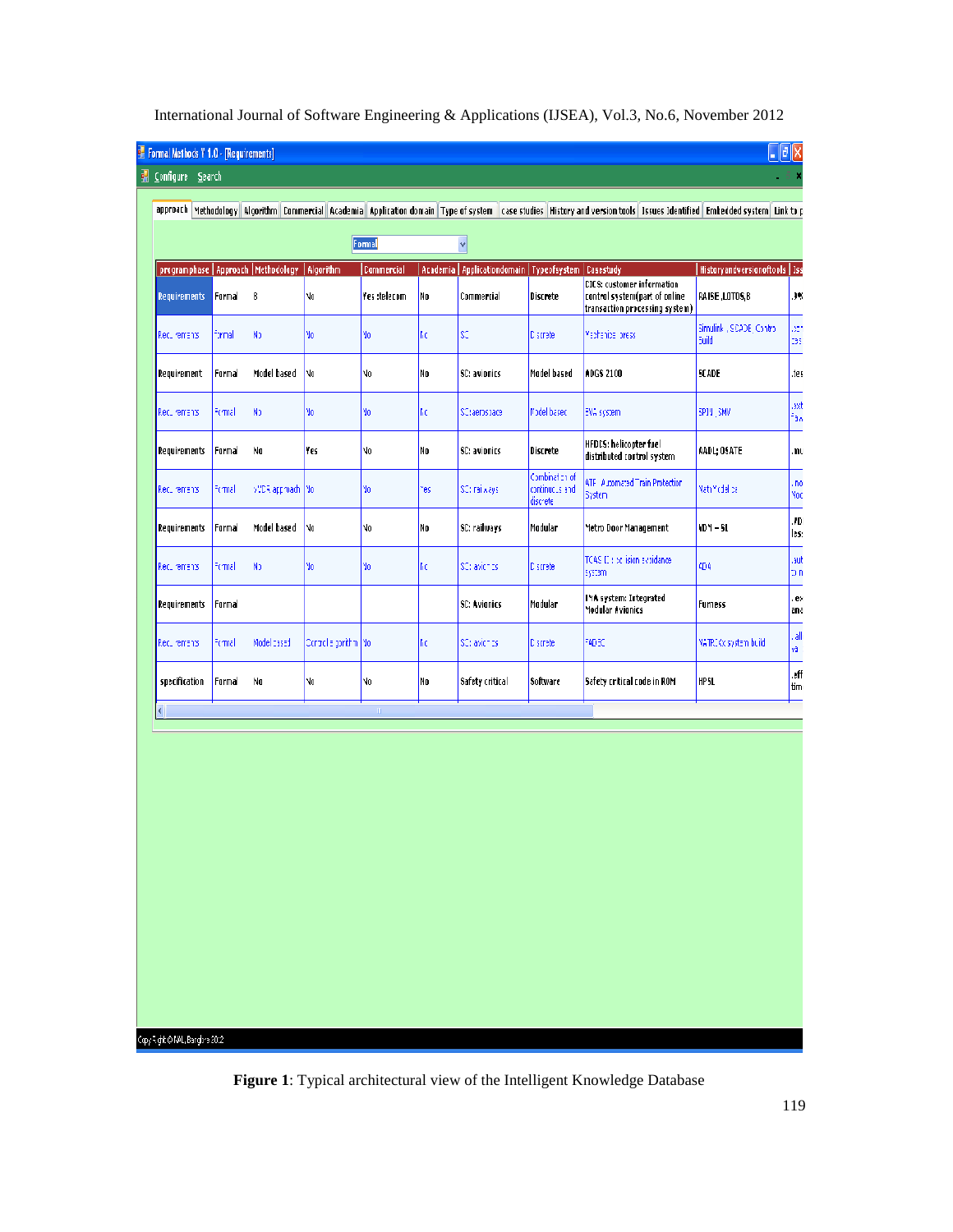#### **2.1.1 Record set architecture**

IKD contains a large number of records which includes a number of **Tuples (rows)** and **Attributes (columns).** At the end of each row of the record corresponds to a link to the published literature. Column contains fields like approach, methodology, application domain, type of system, case study, history and version of the tools (if applicable), issues identified (if mentioned), embedded system and the link to the published literature.

#### **2.1.1.1 Tuple Structure**

Each row contains the software engineering phases like

- Requirements.
- Design.
- Implementation,
- Verification and validation

#### **a. Requirements (Specification) Phase**

It defines needed information, function, behavior, performance and interfaces and also defines project goals into defined functions and operation of the intended application. This phase provides all the relevant information which comes under requirements phase. When user selects requirement phase search the search engine [3] gives all the references as the published literatures in the form of journal paper, seminar paper, books, and power point presentations and so on.

#### **b. Design Phase**

It describes desired features and operations in detail, including screen layouts, business rules, process, diagrams, pseudo code and other documentation. Data structures, software architecture, interface representations, algorithmic details. This phase provides all the relevant field information like Approach, Methodology, Algorithm, Commercial, Application domain, Type of system, issues identified, history and version of tools, embedded system and so on. Which are all comes under design phase. When user selects design phase search the tool gives all the references as the published literatures in the form of journal paper, seminar paper, books, and power point presentations and so on.

#### **c. Implementation phase**

It includes implementation preparation, implementation of the system into product environment and resolution of problems in the previous phases. This phase provides all the relevant field information like Approach, Methodology, Algorithm, Commercial, Application domain, Type of system, issues identified, history and version of tools, embedded system and so on. Which are all comes under implementation phase. When user selects implementation phase search the search engine [3] gives all the references as the published literatures in the form of journal paper, seminar paper, books, and power point presentations and so on.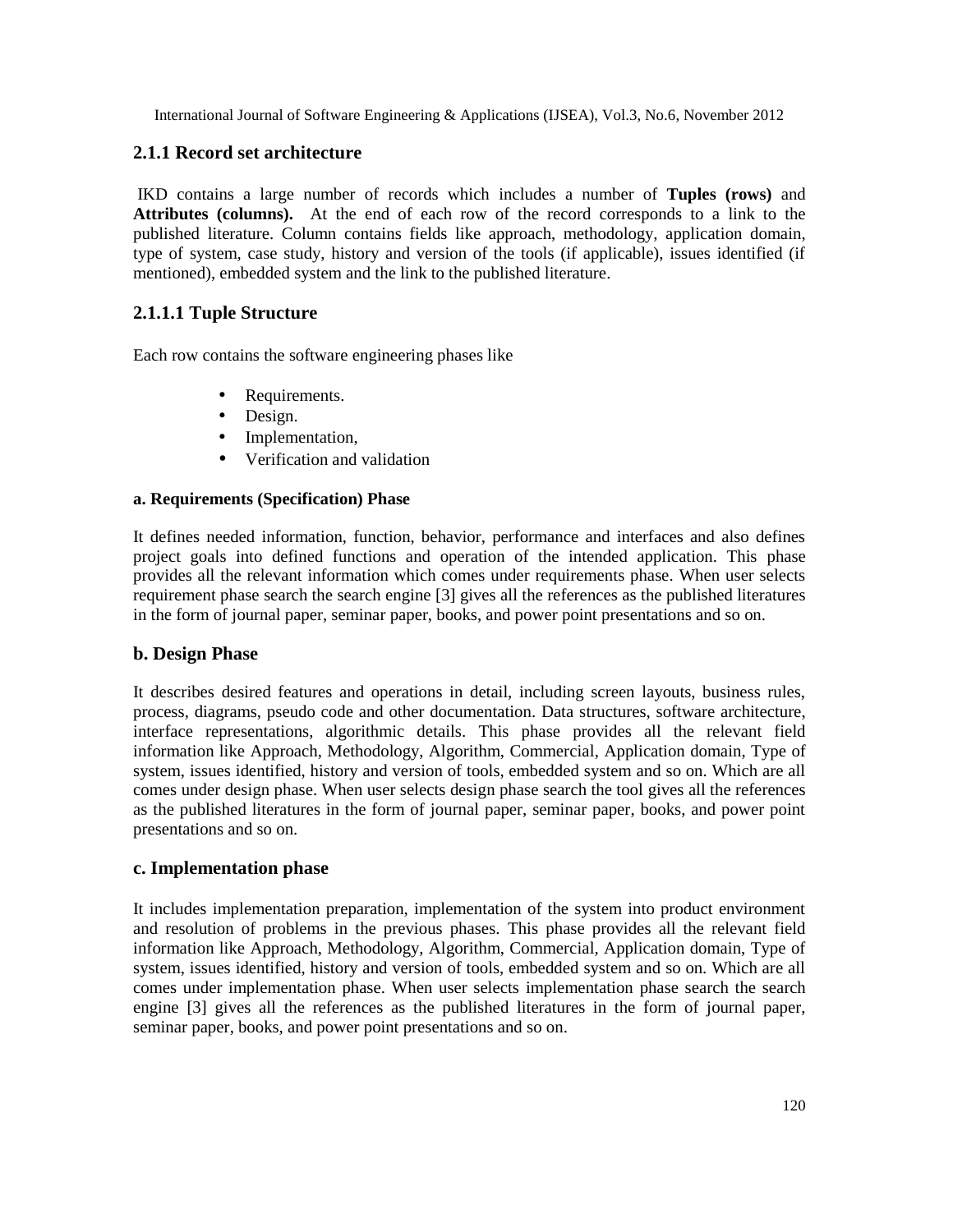#### **d. Verification and validation phase**

Verification and validation [16] are independent procedures that are used together for checking that a product, service, or system meets requirements and specifications and that it fulfills its intended purpose. This phase search retrieves information about all type of verification and validation tools, methods.

#### **2.1.1.2 Attribute Structure**

Each Attribute has its own subfields. The attributes are approach field, methodology field, algorithm field, application domain field, model based design, History and version field, issues identified field, embedded system field and link to papers field.

Approach field denotes what sort of approach that particular existing tools have been used which can be separated into subfields like formal (B, Z, TRIO, TCOZ), informal and functional. Methodology field specifies the type of algorithm which has been used in the existing tools which can be divided into Model based, LPPE technique, Reverse Engineering, Distributed RT Model, vVDR approach, MBSE and so on.

Algorithm Field contains the all existing used and supporting algorithms as subfields like scheduling algorithm, Distance Penalty algorithm, URNG Marsalis algorithm and Control algorithm and so on. The most commonly used algorithm is the control algorithm in safety critical applications.

The application domain field describes the boundary of the tool. It may be safety critical, commercial or academia. **Safety critical domain [11]** includes: **Aerospace, avionics, nuclear, medicine, railways, military, automobile, space**. Commercial domain includes: **Telecommunication, communication, networking, and banking**. Academia involves the tools that are being used for research purposes. Mainly involves the support for new add on and innovations that help work in other domains. The case study involves the system under consideration in each of the published literature. The system may be continuous, discrete, combination of both, modular or concurrent.

The model based design [10, 12] field describes the family unit of the tool whether it is a model based tool or not. The different kind of the embedded systems is: **Dependable, Distributed, Real time, Reactive, Safety critical, Mission critical, Modular, Interactive, Data intensive, Control intensive, Reconfigurable, Embedded, Infinite state, Integrated, Parallel, Intelligent, Scalar** etc.

**Dependable** specifies the parameters involved in the system are dependable or interdependent on some external or internal links. **Distributed** denotes the collection of autonomous computers, connected through a network and distribution middleware, which enables computers to coordinate their activities and to share the resources of the system, so that users perceive the system as a single, integrated computing facility. **Real time** system runs at real time. **Reactive** responds to external event. **Critical failure** of the system may lead to loss which can be minor, major, hazardous or sometimes catastrophic.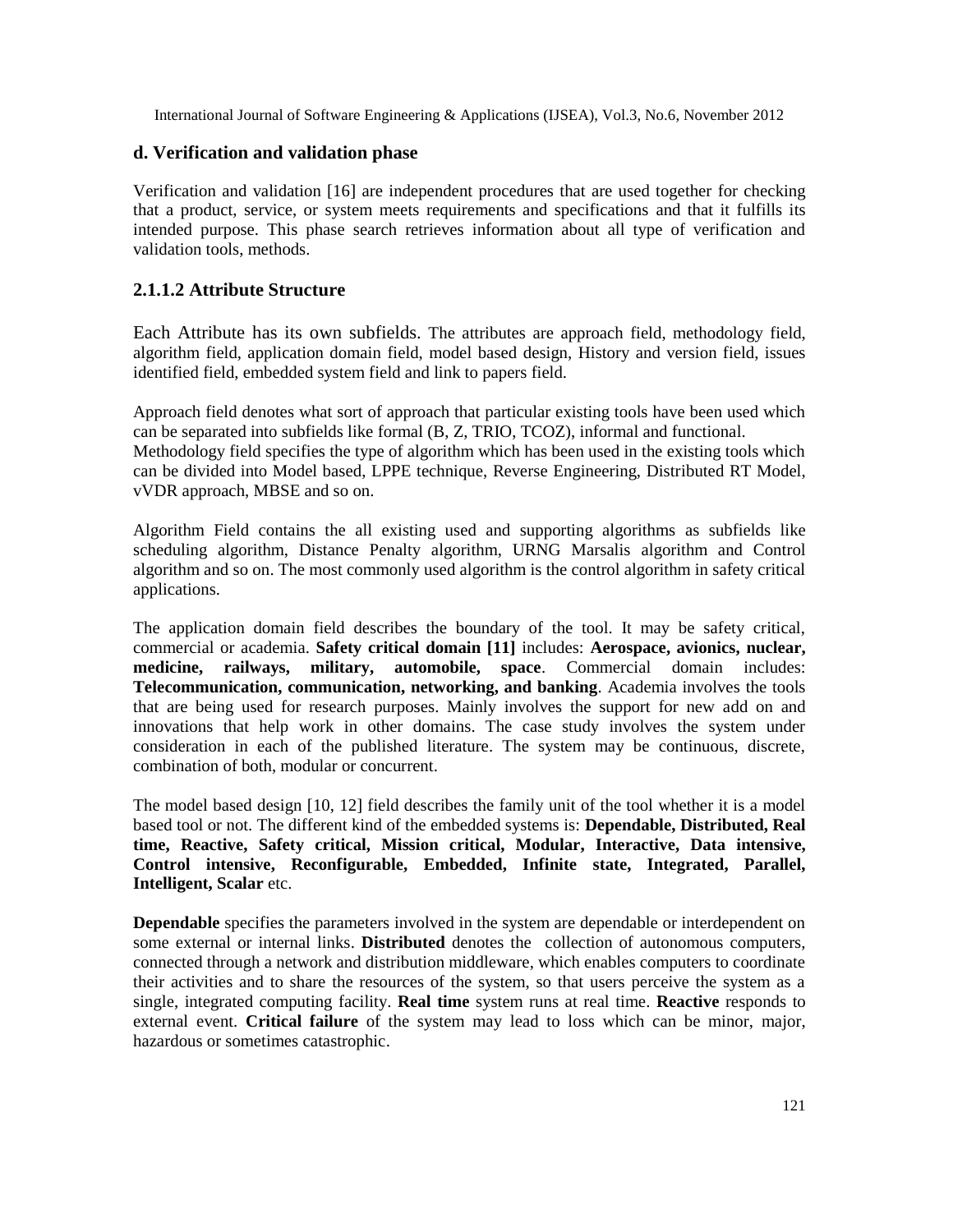**Modular** subdivides a system into minor parts called modules that can be independently created and then used in different systems to drive multiple functionalities.**Data intensive** Programming abstractions including models, languages and algorithms which allow a natural expression of parallel processing of data. Control intensive resources limitations in terms of memory, bandwidth and energy combined with the existence of dependability and real-time concerns are obviously issues to take into consideration. **Reconfigurable** supports super instruction fetch. Infinite state characterized by unbound data structures and control structures. **Time transition** the qualitative fairness requirements of traditional transition system are replaced (and superseded) by quantitative lower-bound and upper bound timing constraints on transitions. **Intelligent** learns how to act in order to reach its objectives. **Informative** is any combination of information technology and people's activities that support operations, management and decision making. The last field of the tuple contains a link to extract the particular relevant publication. Using these links the users can gets complete information about the formal method.

#### **2.2. GUI Architecture**

The GUI architecture of the IKD tool is shown in the Figure 2 as a flowchart which specifies the overall functionality of the tool. The above mentioned GUI was developed using the language **c#** visual studio 2010.



Figure 2. Architecture of the IKD tool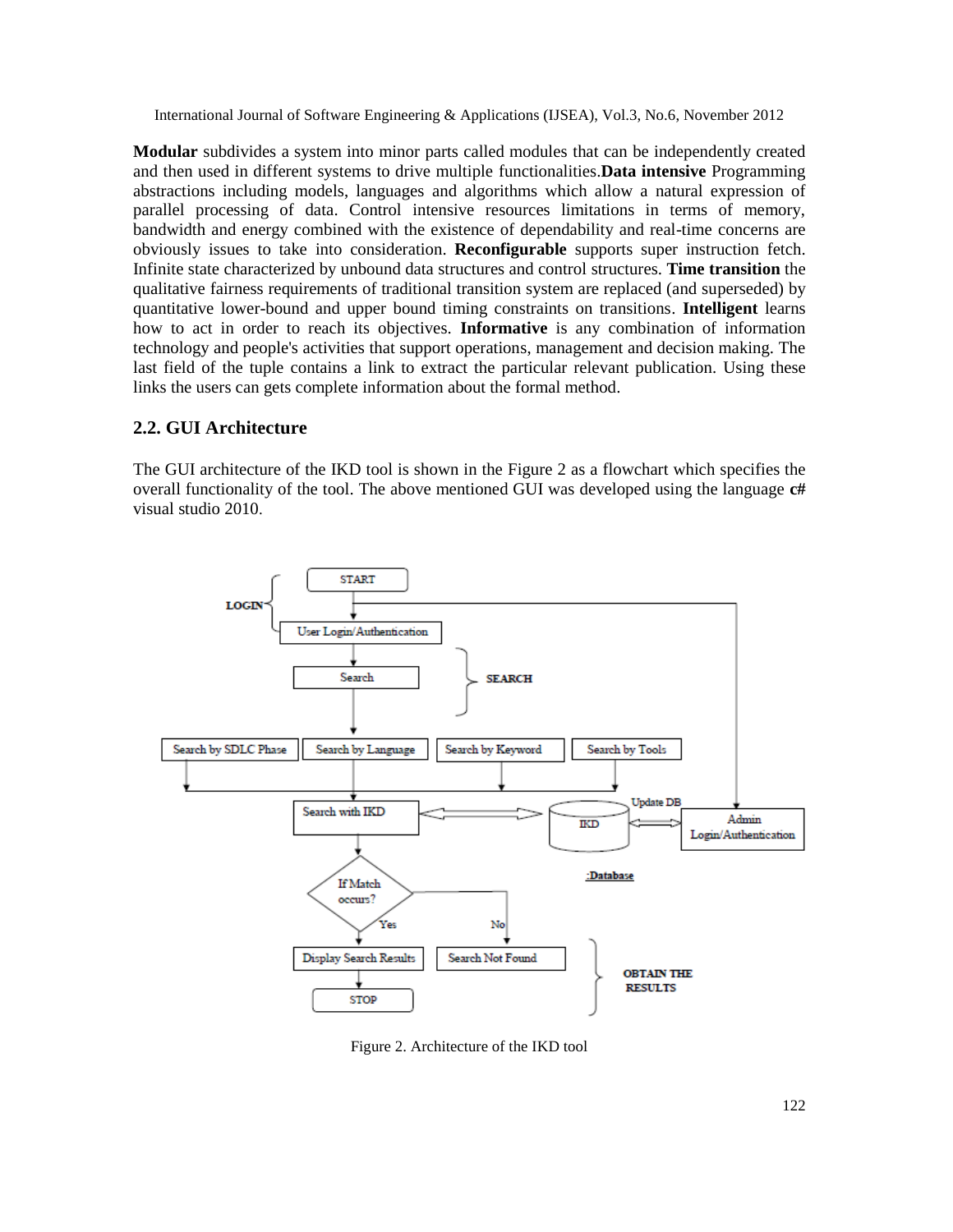Figure 2 shows the overall functionalities of the tool.

This tool contains four major parts. They are **login**, **search**, **querying the database**, **obtain the results**.

Individual personal username and password are given to all personal users by administrator. Users can login into their account using this login details. After a successful login users are allowed to search and querying the database. Based on the user's inputs the tool gives the results. Updating of the database carried out by the administrator. Users are unacceptable to update the database.

#### **2.3Uniqueness of the tool**

The encyclopedia of the formal methods being researched,used and implemented. This IKD tool is portable, simple and user friendly. This tool is live and the database keeps getting updated based on the published public literature available around the world .The tool provides '**Ease of search'** approach where the underlying software simplifies the way of user's searching. The search process is simple and it divides the search process into four categories:

- Search by Phases.
- Search by Language used.
- Search by keyword.
- Search by Tool.

In the search by phase category the search items can be split into software engineering SDLC phases like **Requirement, Design, Implementation** and **verification and validation.** So users may search their items according to phase which they would like to do.

In the search by Language search items are separated into various languages **(e.g. Z method, B method, VDM, AADL, Lustre, SCADE[14], UML, Embedded C, C++,VHDL, SysML[15], PVS, OMEGA, XML, RSML, EJB, Python etc )**used in the model based design and safety critical applications. This type of search will lend a hand to the software developers to develop their software. Also this type of search provides a comparative analysis about the various programming languages.

In the search by keyword category users are requested to give their own keyword which is relevant to formal methods, after getting the keyword the encyclopedia will provide the information which are relevant to the given users keyword. This type of searching guides the new users who are all not aware much about formal methods, model based design and safety critical applications .This method increases the interest level of searching as compared to other searching methods..

Search by tool is the last type of search category which divides the search items into variety of tools e.g. matlab/simulink [9], SCADE [14], UPPAAL, Statemate, Rhapsody, Sysweaver, Mathmodelica,

Openmodelica, Dymola, MapleSim, ASCET, metaEdit, oAW, AUTOFOCUS, Metamill, SynDex, Matrixx etc.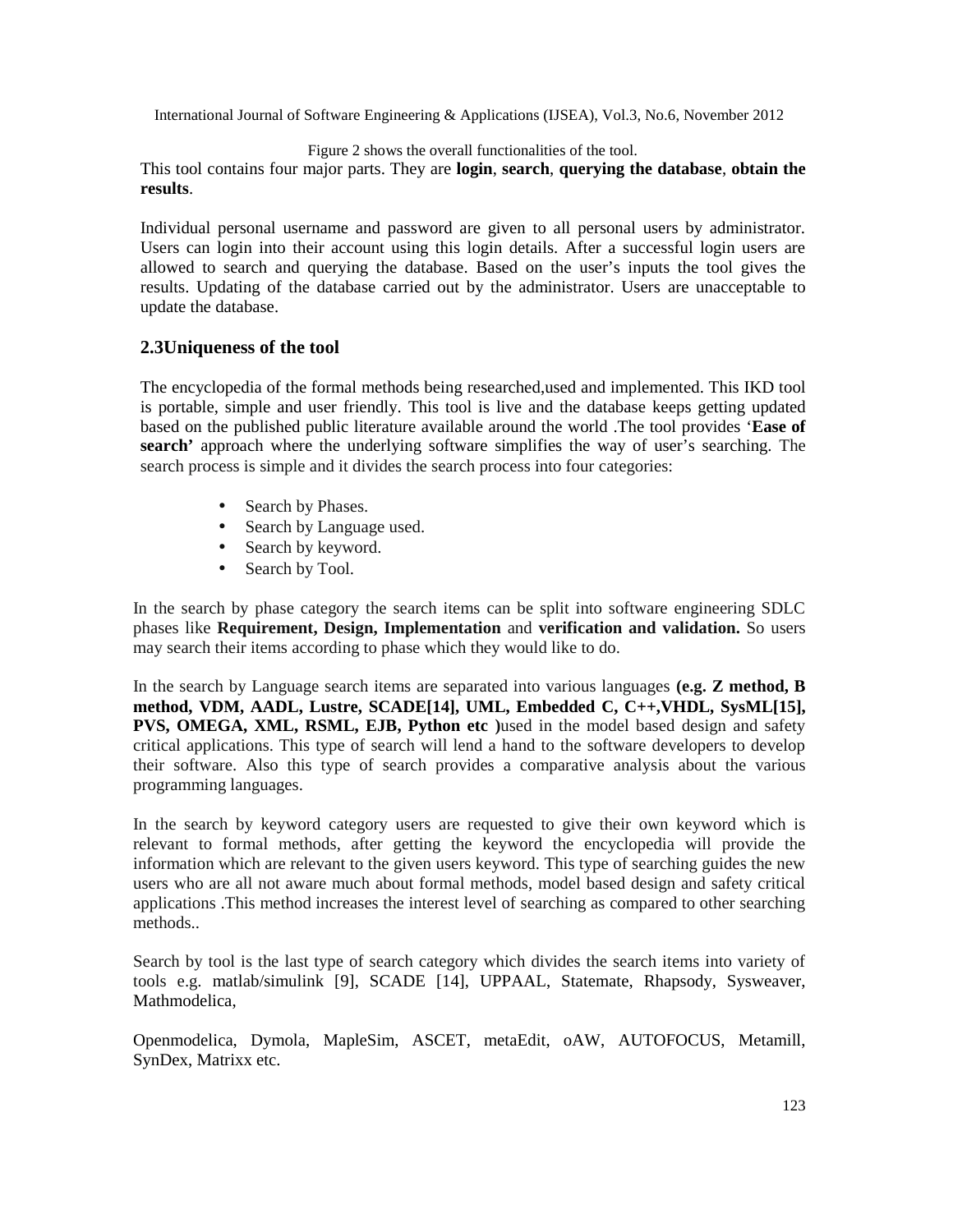# **3. TOOL IMPLEMENTATION**

The tool was implemented by using the language C# and visual studio 2010 environment. Study of the literature available about the formal methods published [17] was studied in order to develop the information in a way which can be easy to extract and search. This led to the intelligent database that has the features of the search engine. The requirements, design, implementation and the testing of the software to develop the tool followed a simple 'watercycle model' to ensure that the requirements of the tool are captured and implemented correctly. After the implementation the tool was tested and validated. The overall size of the tool is around 200MB. This tool was implemented as a simple and portable one.

Although this tool guides the user by providing relevant feedbacks to the users in case the search item is not found in the database.

# **4. VALIDATION OF THE DATABASE**

The correct implementation of the IKD database was validated by an independent reviewer as per the requirements document. The various test carried out were for the functionality as search by phase, search by language used, search by Manual keyword, search by tools etc. Some of the screen shots of the validation results as given below. **Figure.3** shows the Search by phase validation, **Figure.4** shows the validation result of the Search by Languages used. Similarly **Figure.5 and Figure.6** shows the validation results of the Search by Manual keyword and Search by Tools used respectively.



**Figure.3** Search by Phase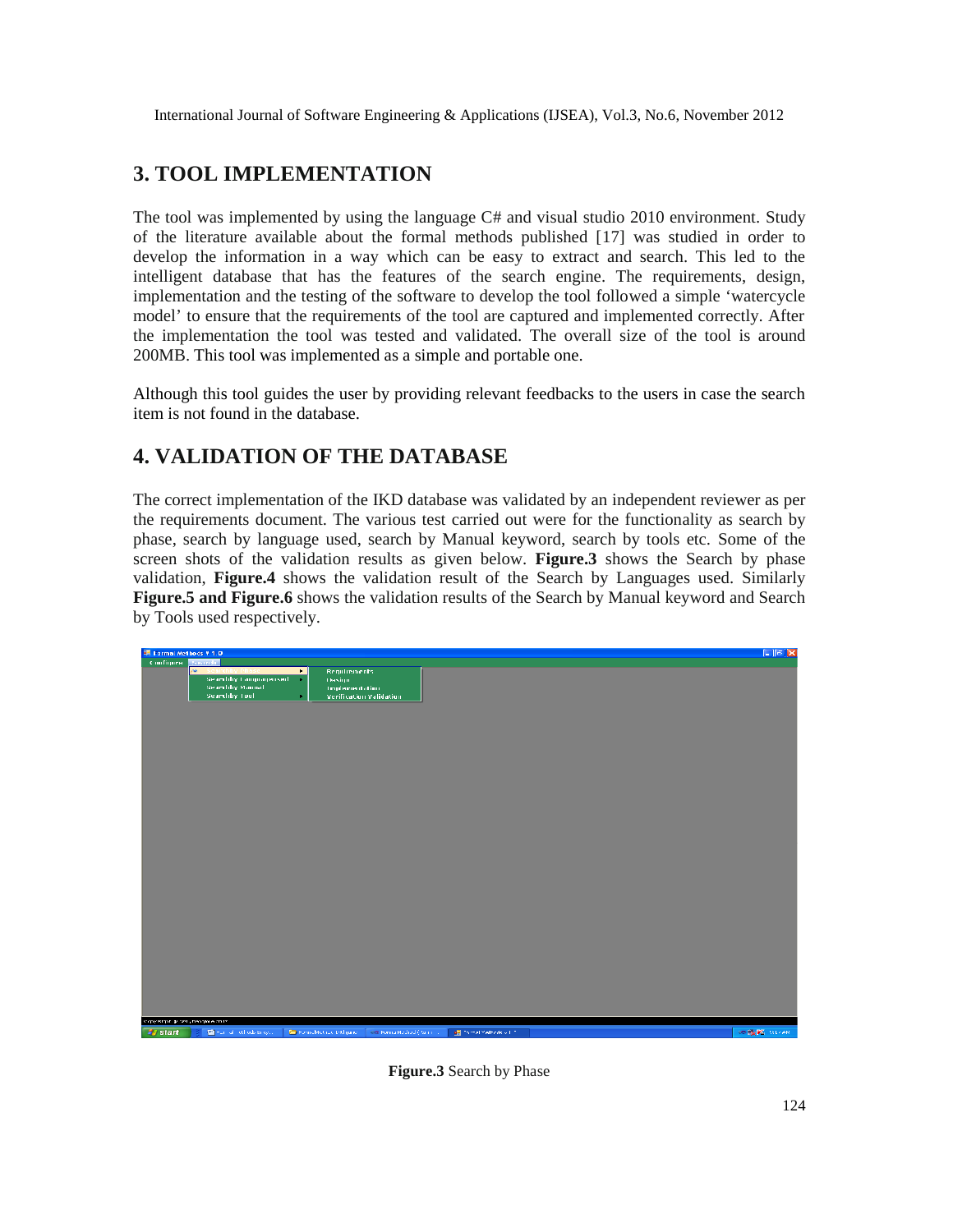| 图 Formal Methods V 1.0           |                                                    |                                     |                        |                |                     |                                |             |                     | $\Box$ and $\boxtimes$ |
|----------------------------------|----------------------------------------------------|-------------------------------------|------------------------|----------------|---------------------|--------------------------------|-------------|---------------------|------------------------|
| Contigues<br>Saarch <sup>1</sup> |                                                    |                                     |                        |                |                     |                                |             |                     |                        |
| <b>Secondary Phase</b><br>уm.    | $\mathbf{r}$ .                                     |                                     |                        |                |                     |                                |             |                     |                        |
|                                  | Searchby Languageused<br>$\mathbf{F}$              | <b>B</b> Mothed                     |                        |                |                     |                                |             |                     |                        |
| <b>Neoriblig Mound</b>           |                                                    | Z Specification                     |                        |                |                     |                                |             |                     |                        |
| Searchby Tool                    | ٠                                                  | VDM.                                |                        |                |                     |                                |             |                     |                        |
|                                  |                                                    | <b>AADL</b>                         |                        |                |                     |                                |             |                     |                        |
|                                  |                                                    | <b>LOSTER</b>                       |                        |                |                     |                                |             |                     |                        |
|                                  |                                                    | <b>SCADE</b>                        |                        |                |                     |                                |             |                     |                        |
|                                  |                                                    | <b>UML</b>                          |                        |                |                     |                                |             |                     |                        |
|                                  |                                                    | <b>Embadded C.</b>                  |                        |                |                     |                                |             |                     |                        |
|                                  |                                                    | $\mathbf{C} \rightarrow \mathbf{+}$ |                        |                |                     |                                |             |                     |                        |
|                                  |                                                    | VEH H                               |                        |                |                     |                                |             |                     |                        |
|                                  |                                                    | <b>Java Pathfinder</b>              |                        |                |                     |                                |             |                     |                        |
|                                  |                                                    | <b>SysML</b>                        |                        |                |                     |                                |             |                     |                        |
|                                  |                                                    | SystemC.                            |                        |                |                     |                                |             |                     |                        |
|                                  |                                                    | <b>DVS</b>                          |                        |                |                     |                                |             |                     |                        |
|                                  |                                                    | OMEGA.                              |                        |                |                     |                                |             |                     |                        |
|                                  |                                                    | XML                                 |                        |                |                     |                                |             |                     |                        |
|                                  |                                                    | <b>RSML</b>                         |                        |                |                     |                                |             |                     |                        |
|                                  |                                                    | F18                                 |                        |                |                     |                                |             |                     |                        |
|                                  |                                                    | <b>Python Method</b>                |                        |                |                     |                                |             |                     |                        |
|                                  |                                                    |                                     |                        |                |                     |                                |             |                     |                        |
|                                  |                                                    |                                     |                        |                |                     |                                |             |                     |                        |
| Copy Steph @ NALL Tanglars 2012  |                                                    |                                     |                        |                |                     |                                |             |                     |                        |
| <b>By start</b><br>C Paulo       | $\blacksquare$<br>Form $\mathcal{M}(\mathbb{C})$ . | <b>C</b> house.                     | <b>CE</b> constitution | 122 Foundation | <b>Construction</b> | 1990 Joe guid Long Form Massen | 2 Female of | <b>ED Forms Max</b> | <b>HOLEY LEON</b>      |
|                                  |                                                    |                                     |                        |                |                     |                                |             |                     |                        |

**Figure.4** Search by Language

| <sup>all</sup> Formal Methods V 1.0 (SearchbyManual)<br><b>E Configure</b> Search |               |                             |                          |                   |      |                             |                                           |                                                   | $-77x$              |
|-----------------------------------------------------------------------------------|---------------|-----------------------------|--------------------------|-------------------|------|-----------------------------|-------------------------------------------|---------------------------------------------------|---------------------|
| <b>Luter the Keyword Incost</b>                                                   |               |                             | <b>Search</b>            |                   |      |                             |                                           |                                                   |                     |
| programme and                                                                     | Approach      | <b>The all odds</b> gas     | A goid in                | <b>Commercial</b> |      | Academy   Applicationcoman- | <b>Typecty, Walle</b>                     | <b>Davenute</b>                                   | ■田川へ                |
| Design and movementation                                                          | <b>Lomest</b> | <b>North Street</b>         | <b>Control signation</b> | B.S.              | nP.  | 1. C.A. manager             | Daniele                                   | tive model tighted powercers control system       | <b>BENT</b>         |
| Dedictived in remarkative                                                         | Francol       | <b>Michel result</b>        | No                       | communication     | Mar. | Concentration               | Lombardon of<br>continue in and durings.  | SES in the air defined on to                      | lta a               |
| Drain                                                                             | Fram. I       | Mondonaal dies minute       | <b>Hu</b>                | h.                | No.  | ST. Linuxies:               | <b>Carrier</b>                            | 4FAS Administrational Assistance Secret CCS.      |                     |
| In the series on                                                                  | Found:        | <b>Michael confirma</b>     | Ho.                      | bu.               | No.  | Surface design              | David Co.                                 | hoe clading wife.                                 | <b>Can</b>          |
| h ple ontacen                                                                     | Found         | <b>Pouchoused</b>           | <b>Hu</b>                | hu.               | Nυ   | Superior Olds               | Discourse                                 | Ergino Contro Spricin                             | lesc.               |
| Dence                                                                             | <b>Lombal</b> | <b>Installation</b>         | <b>No.</b>               | No.               | Mo.  | 1. Constrainter             | Compires and 1<br>continuous and discrete | Incorporation and Automo-                         | lы                  |
| Divisionand molecules with                                                        | Found         | <b>Pouchouse</b>            | <b>Hu</b>                | bu.               | yes, | 90 and drag                 | Discourse.                                | Asker atted follow cottop, an everyone            | <b>ادى</b>          |
| Implementation                                                                    | Formal        | Model based                 | <b>Ho</b>                | 922               | ie.  | Surveitobes.                | <b>L'imprete</b>                          | Simple (celte) mode                               | <b>Lipe</b>         |
| Matalani m                                                                        | Econod        | <b>Monet benefit</b>        | <b>No</b>                | h.                | in.  | CD estomable                | Discorte                                  | DAT? In this lowance                              | Cox.                |
| Medited con                                                                       | Francol       | <b>Guine Steel addition</b> | Central armitter         | K.                | No.  | ST, submittee               | <b>Discover</b>                           | Charaionam o Isleason in shall bender the ability | Text                |
| $\sim$ $\sim$<br>ki m                                                             | $ -$          | 1.                          | ы.<br>$\mathbf{H}$       | $\sim$            | ÷.   | $\sim$ $-$                  | ı.,                                       | L.                                                | u.<br>$\rightarrow$ |
|                                                                                   |               |                             |                          |                   |      |                             |                                           |                                                   |                     |
|                                                                                   |               |                             |                          |                   |      |                             |                                           |                                                   |                     |
|                                                                                   |               |                             |                          |                   |      |                             |                                           |                                                   |                     |
| Gopy, Salit in NAL, Burgland 2012.                                                |               |                             |                          |                   |      |                             |                                           |                                                   |                     |

**Figure.5** Search by keyword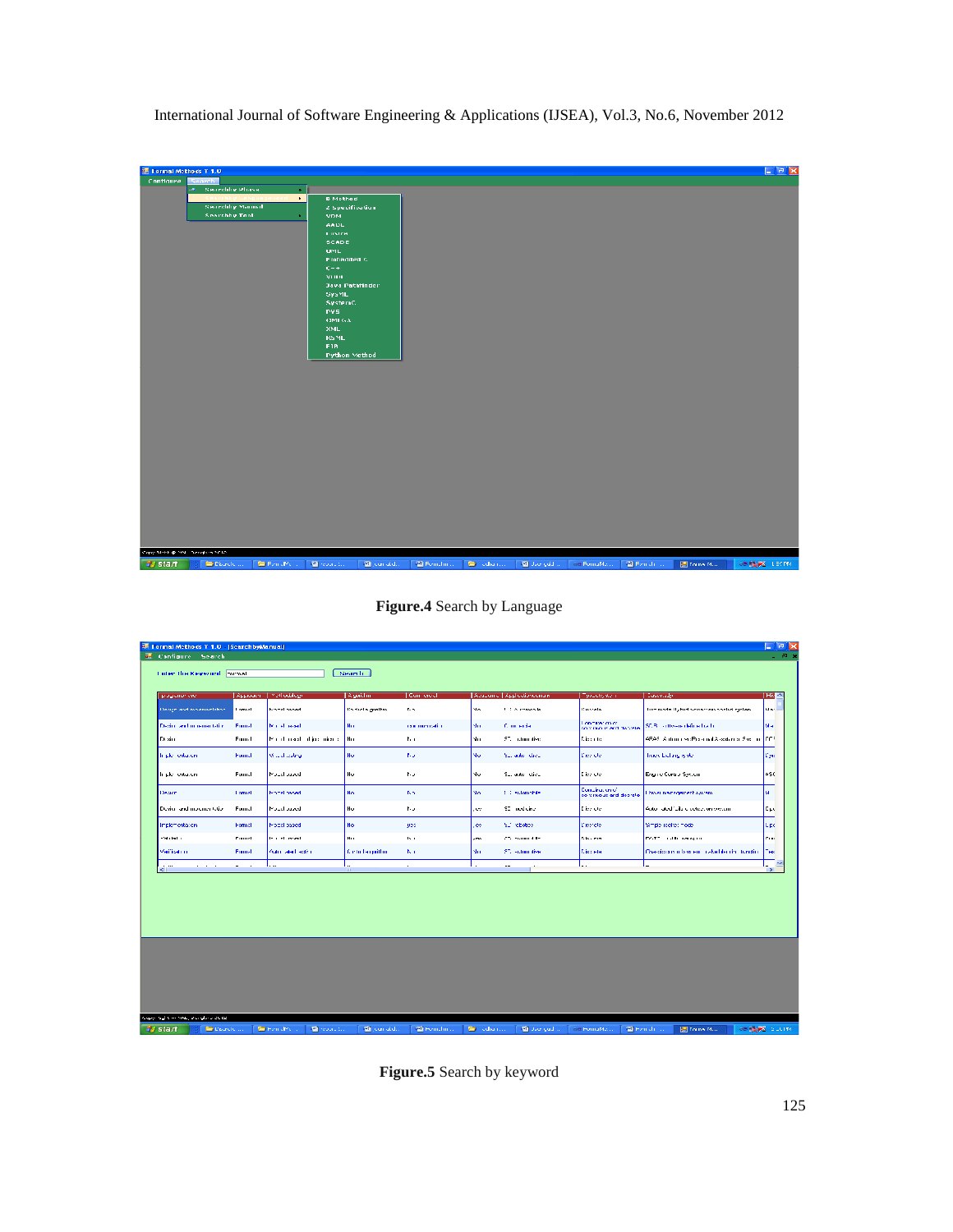

**Figure.6** Search by Tool

### **5. CONCLUSION AND FUTURE WORK**

Formal method encyclopedia is a database which containing detailed knowledge and information about a variety of fields or subfields in formal methods. The generated database defines the availability in the present scenario along with the comparative analysis of existing tools.

The future enhancement of the database shall be in the below directions,

- $\checkmark$  To add one more search category as search by author name.
- $\checkmark$  Updating the database by adding future information.
- $\checkmark$  Enhancing the interaction with tool.
- ✓

### **ACKNOWLEDGEMENTS**

This work is a part of the sponsored project from AR&DB. .